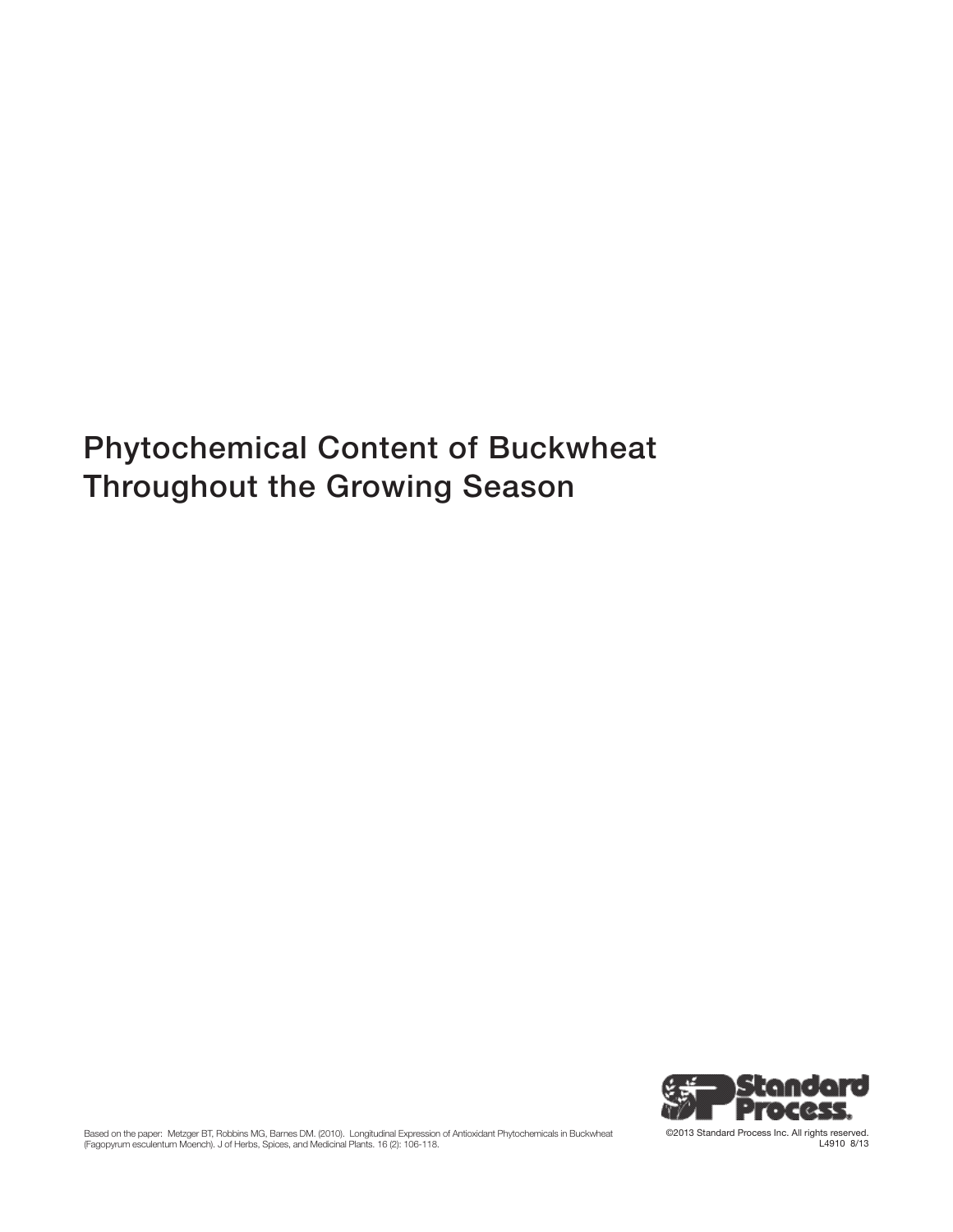# Phytochemical Content of Buckwheat Throughout the Growing Season

- › Nine-week study
- › Evaluated lutein, rutin, beta carotene, and anthocyanins

Optimal harvest time for multiple phytonutrient collection is four to five weeks after planting.

### Introduction:

Buckwheat is a rich source of nutrients and other plant components. For example, buckwheat leaves and stems contain rutin, caretenoids, vitamin E, and anthocyanins. Buckwheat seed supplies protein, carbohydrates, and phytochemicals like quercetin and fagopyritols.

These nutrients and phytochemicals vary greatly over the life cycle of the plant, and while rutin concentrations are well studied, little attention has been paid to the activity of other compounds.

At Standard Process we value the synergystic array of compounds in the plant as a whole over any one phytochemical. For this reason, Standard Process researchers designed a study to evaluate the chemical changes in buckwheat over a growing season.

### Design:

In May 2007, seeds were sown in seven locations on the Standard Process certified organic farm. Soil samples were taken for nitrogen and mineral analysis.

Plant samples were harvested weekly. These samples were frozen, freeze-dried, and then ground into a fine powder for testing. Plant material was evaluated for the presence of lutein, rutin, beta carotene, and anthocyanins.

Because these compounds are used by plants as protection from oxidation and other damage, antioxidant activity was measured with the ferric reducing ability of plasma (FRAP) and oxygen radical absorbance capacity (ORAC) assays.